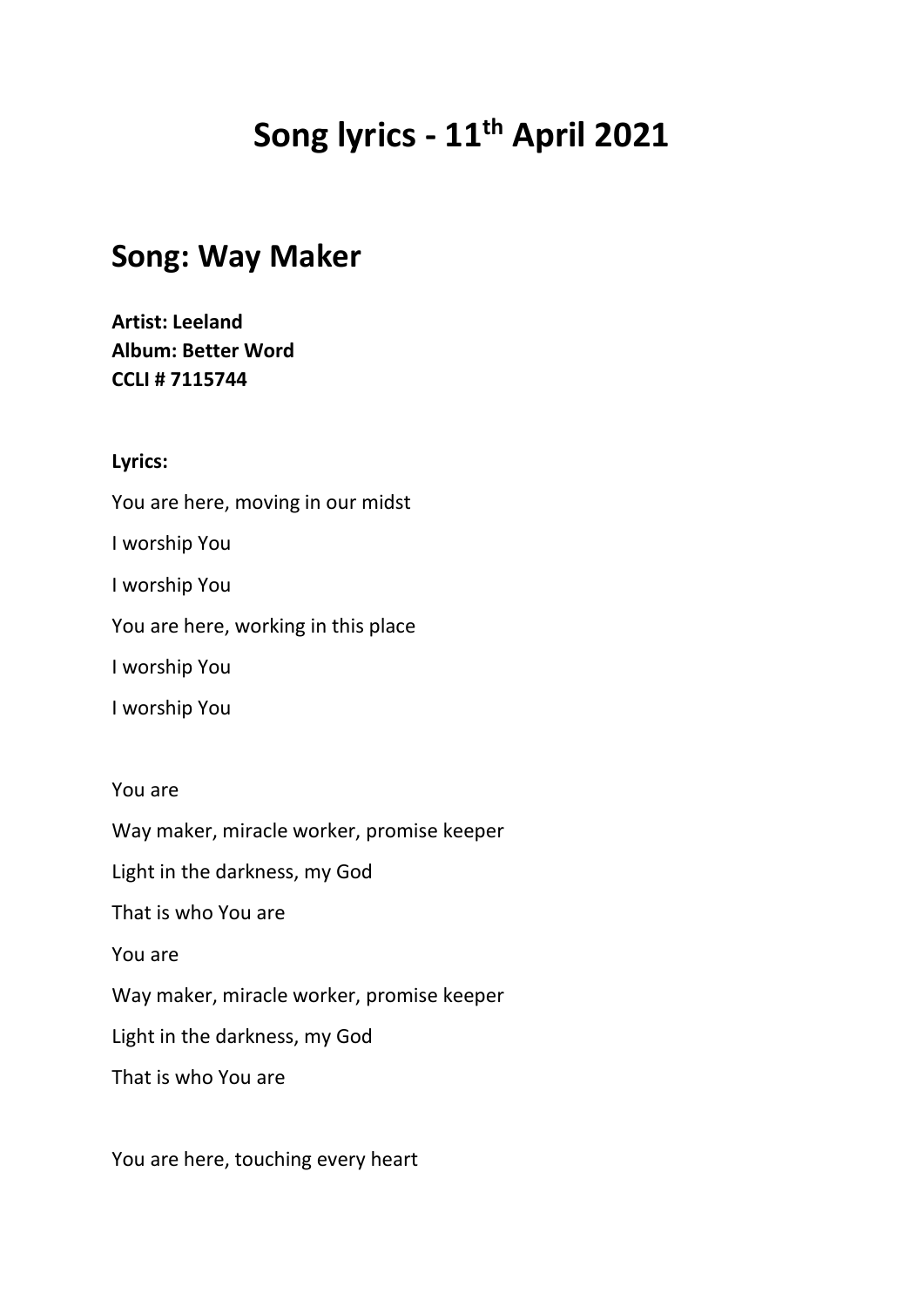| I worship You                      |
|------------------------------------|
| I worship You                      |
| You are here, healing every heart  |
| I worship You                      |
| I worship You                      |
| You are here, turning lives around |
| I worship You                      |
| I worship You                      |
| You are here, mending every heart  |
| I worship You                      |
| I worship You                      |
|                                    |

That is who You are That is who You are That is who You are

That is who You are

Even when I don't see it, You're working Even when I don't feel it, You're working You never stop, You never stop working You never stop, You never stop working

**Written by: Osinachi Kalu Okoro © 2016 Sinach (adm by Integrity Music Europe) CCLI # 7115744**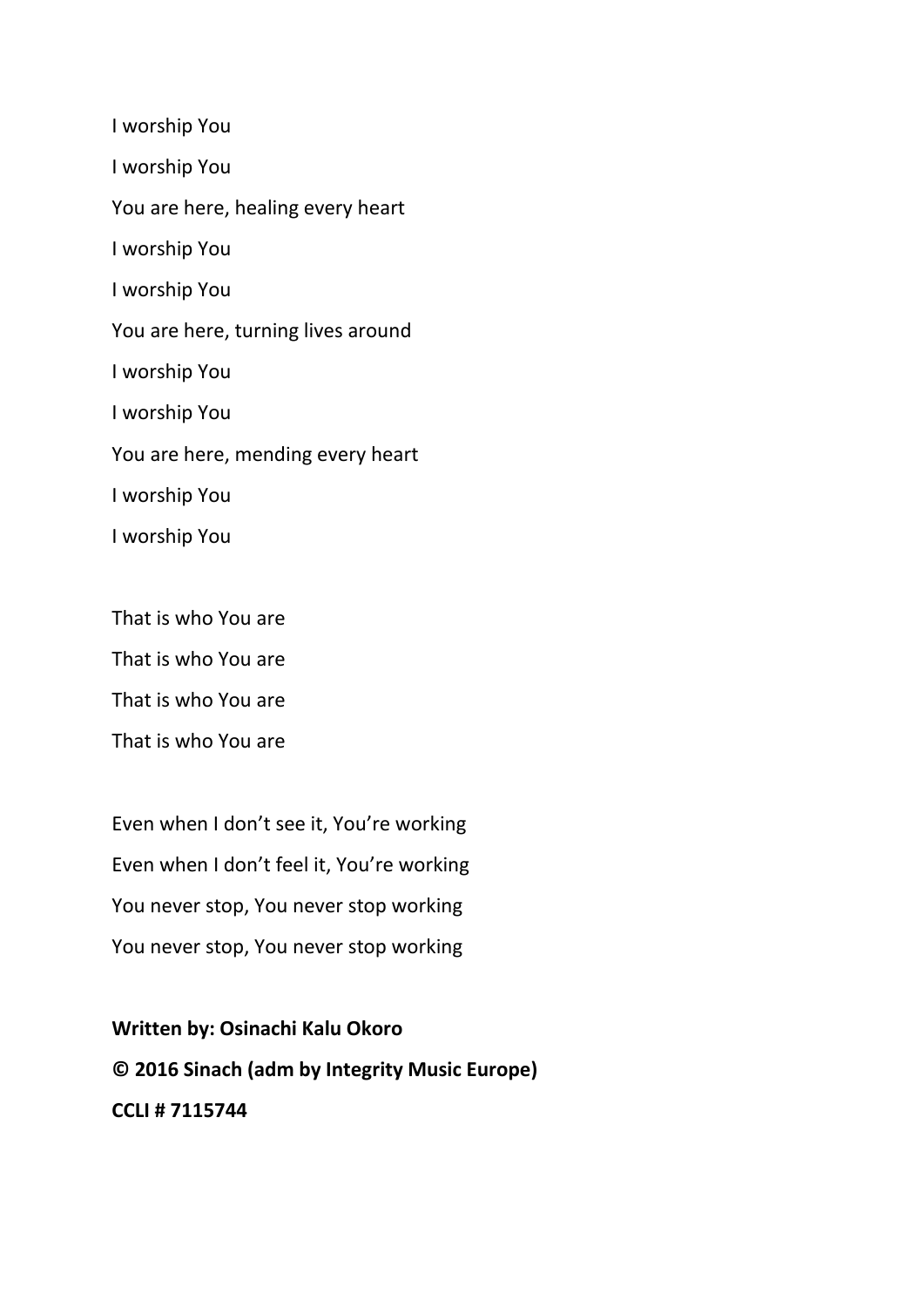# **Song: Living Hope**

### **Verse 1**

How great the chasm that lay between us How high the mountain I could not climb In desperation I turned to Heaven And spoke Your name into the night

Then through the darkness, Your loving kindness Tore through the shadows of my soul The work is finished, the end is written Jesus Christ, my living hope

### **Verse 2**

Who could imagine so great a mercy What heart could fathom such boundless grace The God of ages stepped down from glory To wear my sin and bear my shame

The cross has spoken I am forgiven The King of Kings calls me His own Beautiful Saviour, I'm Yours forever Jesus Christ, my living hope

### **Chorus**

Hallelujah, praise the One who set me free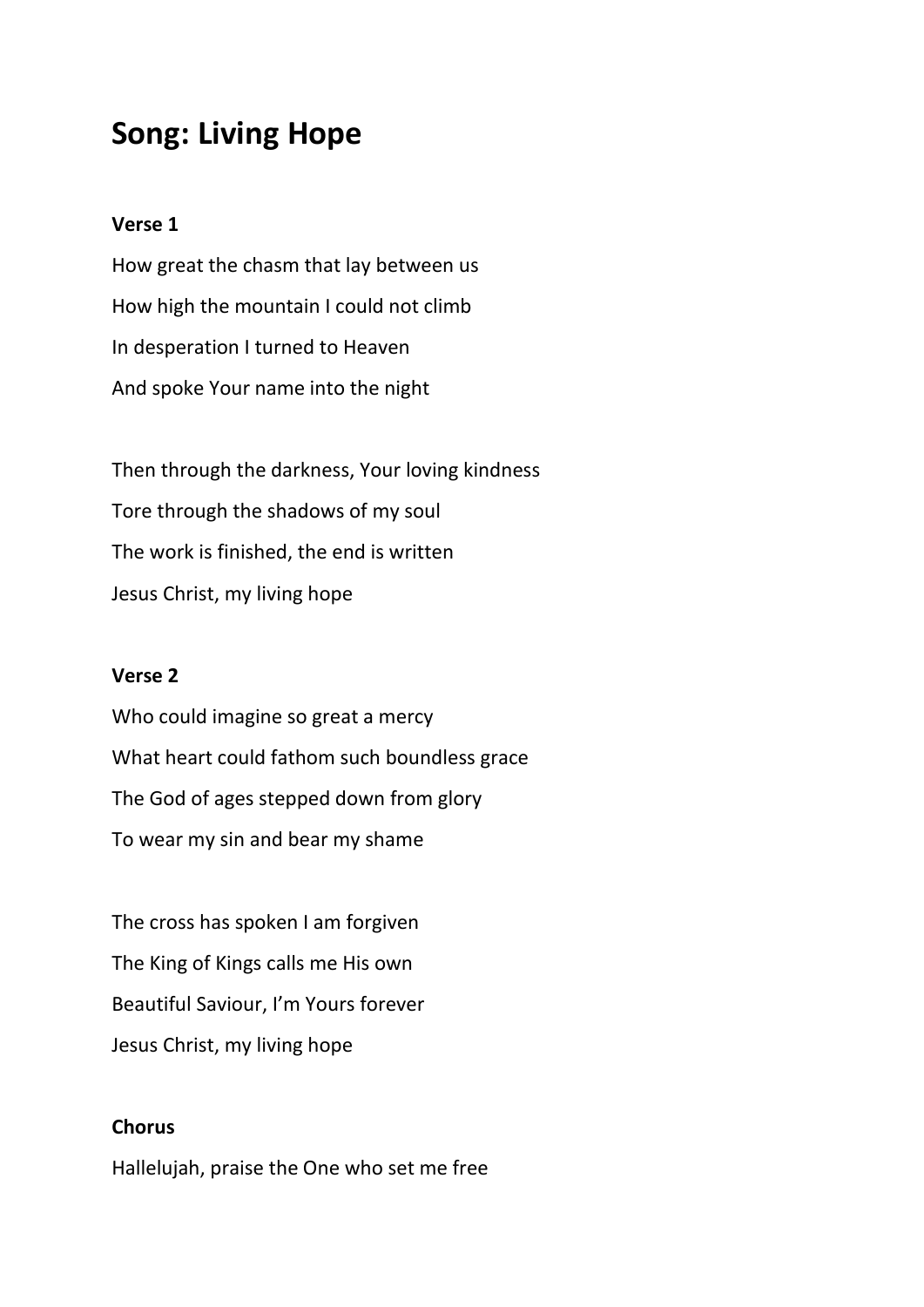Hallelujah, death has lost its grip on me You have broken every chain There's salvation in Your name Jesus Christ, my living hope

### **Verse 3**

Then came the morning that sealed the promise Your buried body began to breathe Out of the silence the roaring lion Declared the grave has no claim on me Jesus Yours is the victory

# **Living Hope Written by Phil Wickham / Brian Johnson**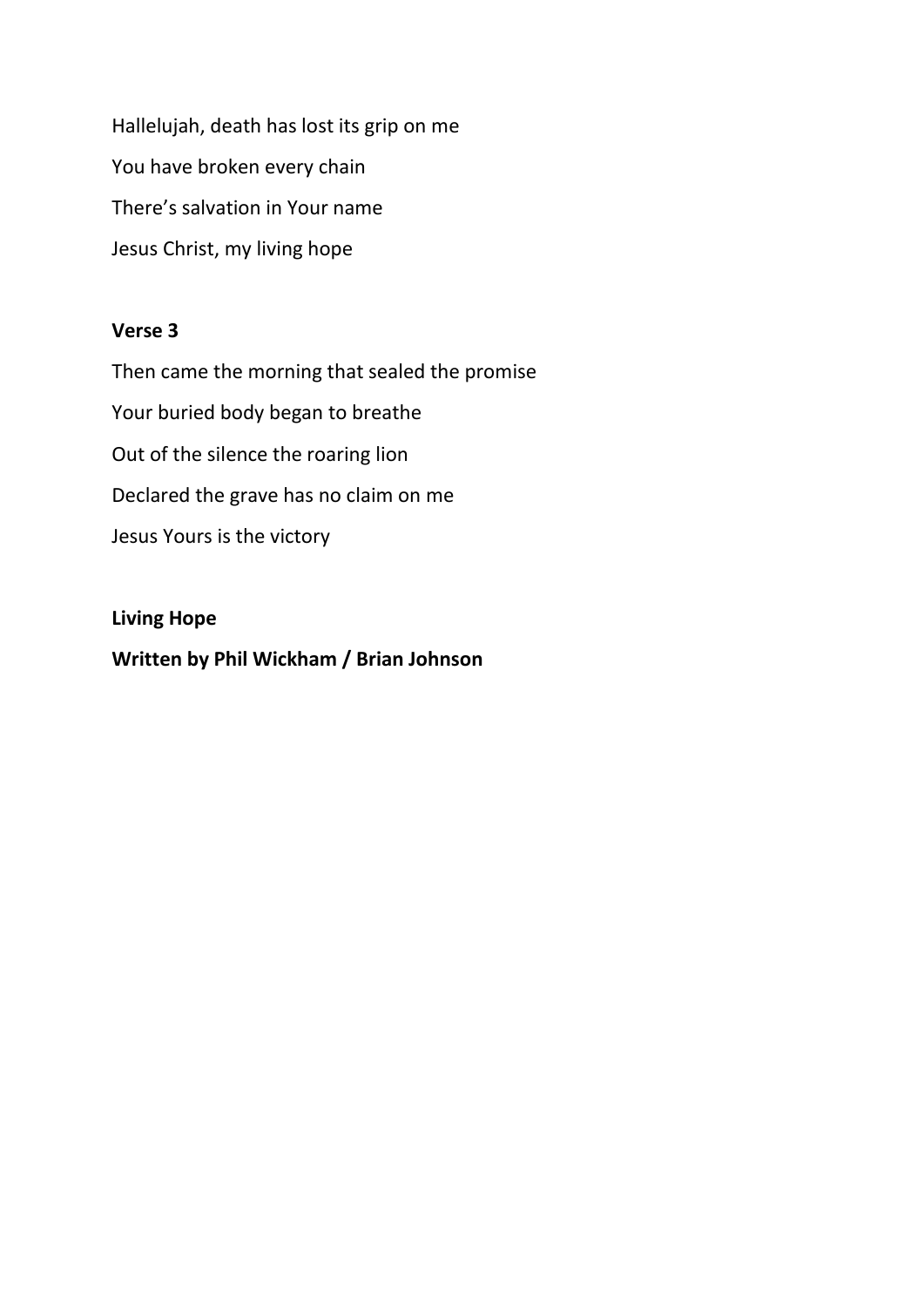# **Song: How great thou art**

Oh Lord my God, when I in [awesome](https://www.definitions.net/definition/awesome) wonder Consider all the [worlds](https://www.definitions.net/definition/worlds) Thy [hands](https://www.definitions.net/definition/hands) have made I see the stars, I hear the [rolling](https://www.definitions.net/definition/rolling) thunder Thy [power](https://www.definitions.net/definition/power) throughout the [universe](https://www.definitions.net/definition/universe) displayed

When [through](https://www.definitions.net/definition/through) the [woods](https://www.definitions.net/definition/woods) and [forest](https://www.definitions.net/definition/forest) glades I wander And hear the [birds](https://www.definitions.net/definition/birds) sing [sweetly](https://www.definitions.net/definition/sweetly) in the trees When I look down from [lofty](https://www.definitions.net/definition/lofty) mountain grandeur And see the [brook](https://www.definitions.net/definition/brook) and feel the [gentle](https://www.definitions.net/definition/gentle) breeze

Then [sings](https://www.definitions.net/definition/sings) my soul my [Saviour](https://www.definitions.net/definition/Saviour) God to Thee How [great](https://www.definitions.net/definition/great) Thou art, how [great](https://www.definitions.net/definition/great) Thou art? Then [sings](https://www.definitions.net/definition/sings) my soul my [Saviour](https://www.definitions.net/definition/Saviour) God to Thee How [great](https://www.definitions.net/definition/great) Thou art, how [great](https://www.definitions.net/definition/great) Thou art?

Oh, and when I [think](https://www.definitions.net/definition/think) that God, his Son not sparing Sent Him to die, I [scarce](https://www.definitions.net/definition/scarce) can take it in That on that [cross](https://www.definitions.net/definition/cross) my [burden](https://www.definitions.net/definition/burden) gladly bearing He bled and died to take away my sin

Then [sings](https://www.definitions.net/definition/sings) my soul my [Saviour](https://www.definitions.net/definition/Savior) God to Thee How [great](https://www.definitions.net/definition/great) Thou art, how [great](https://www.definitions.net/definition/great) Thou art? Then [sings](https://www.definitions.net/definition/sings) my soul my [Saviour](https://www.definitions.net/definition/Savior) God to Thee